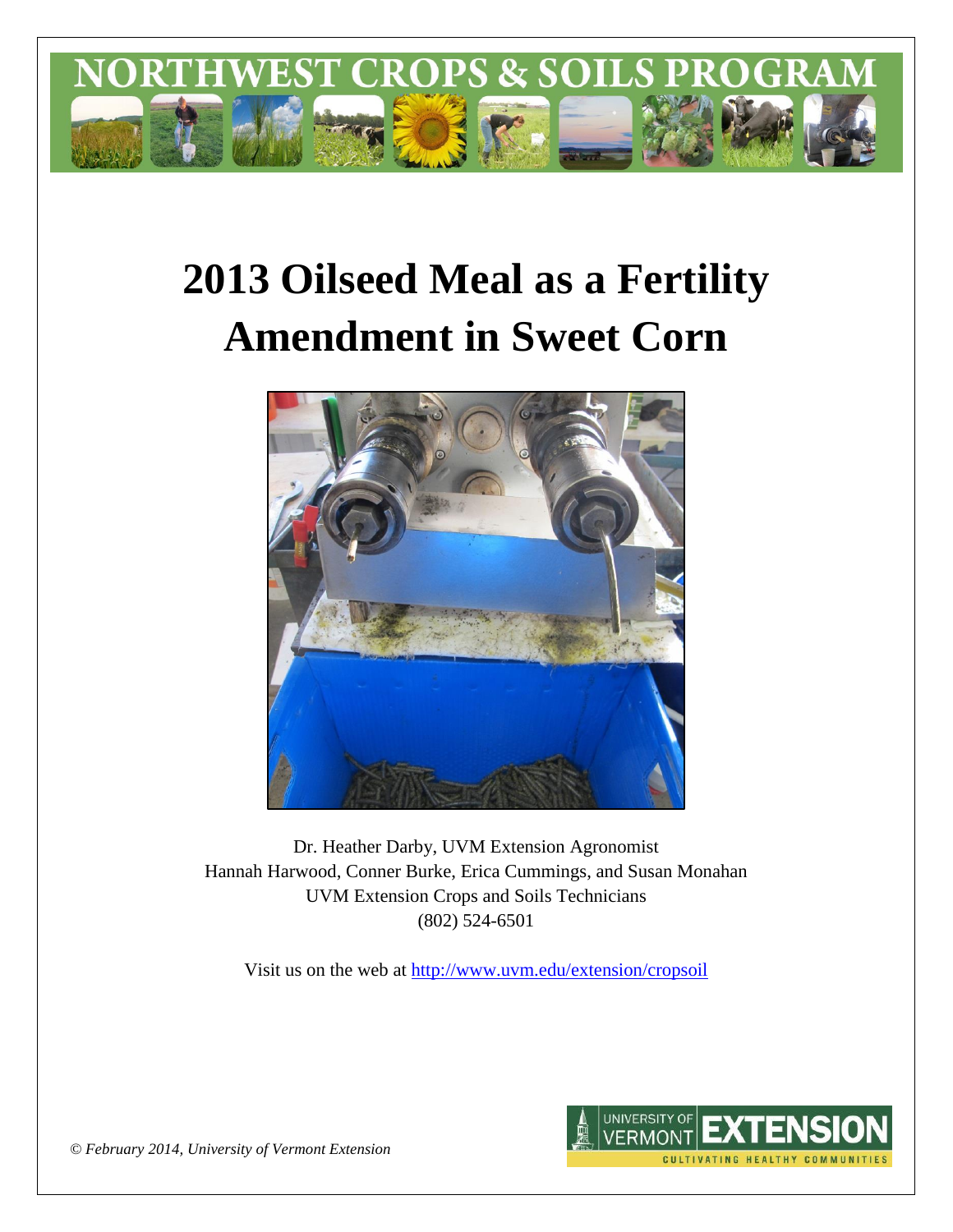## **2013 OILSEED MEAL AS A FERTILITY AMENDMENT IN SWEET CORN Dr. Heather Darby, University of Vermont Extension**

[heather.darby\[at\]uvm.edu](mailto:heather.darby@uvm.edu?subject=2013%20Oilseed%20Meal%20and%20Sweet%20Corn)

Many Northeast growers are integrating oilseed crops such as canola, soybeans, and sunflower into their operation, in hopes of on-farm fuel production, value-added products, and/or livestock feed. Many producers are using small-scale presses to mechanically separate oil from the seed. Oilseed meal, the high-protein byproduct left after the extrusion of oil, can be milled and used as a soil amendment to increase fertility and organic matter. This material has the potential to replace high-cost imported fertilizers, especially for organic growers.

# **MATERIALS AND METHODS**

A trial was initiated at Borderview Research Farm in Alburgh, Vermont to assess the effectiveness of using oilseed meals as a fertility amendment in sweet corn (Table 1). The experimental design was a randomized complete block with three replications. Treatments consisted of four fertility amendment types (three different oilseed meals and a control of synthetic Chilean nitrate) at two different application rates each (50 and 100 lbs per acre).

| <b>Location</b>                  | <b>Borderview Research Farm - Alburgh, VT</b>        |  |  |  |  |  |
|----------------------------------|------------------------------------------------------|--|--|--|--|--|
| Soil type                        | Covington silty clay loam, 0-3% slope                |  |  |  |  |  |
| <b>Previous crop</b>             | Silage corn                                          |  |  |  |  |  |
| Soil amendments                  | Canola meal, soybean meal, sunflower meal, Chilean N |  |  |  |  |  |
| Amendment rates (lbs $ac^{-1}$ ) | 50, 100                                              |  |  |  |  |  |
| <b>Replications</b>              | 3                                                    |  |  |  |  |  |
| Plot size (ft)                   | $10 \times 25$                                       |  |  |  |  |  |
| <b>Sweet corn variety</b>        | Johnny's 'Sugar Buns' (F1, 70 days, treated)         |  |  |  |  |  |
| Soil amendment date              | $5-J$ un                                             |  |  |  |  |  |
| <b>Planting date</b>             | $9-Jul$                                              |  |  |  |  |  |
| <b>Planting equipment</b>        | John Deere 1750 MaxEmerge planter                    |  |  |  |  |  |
| Planting rate (seeds $ac^{-1}$ ) | 24,000                                               |  |  |  |  |  |
| Row width (in.)                  | 30                                                   |  |  |  |  |  |
| <b>Harvest date</b>              | $25-Sep$                                             |  |  |  |  |  |

**Table 1. Agronomic information for oilseed meal trial, 2013, Alburgh, VT.**

All oilseed crops were grown in Vermont and harvested in 2012. Subsamples of the oilseed meals were sent to Cumberland Valley Analytics in Hagerstown, MD for wet chemistry analysis of nitrogen (N), phosphorus (P), and potassium (K) values (Table 2). Meal was extruded with a KernKraft 40 cold-press oil mill and hammer-milled for consistent texture. Meal was broadcast by hand on 5-Jun in 10' by 25' plots and lightly incorporated with harrows. The sweet corn, planted 9-Jul, was the Johnny's Selected Seeds variety 'Sugar Buns' (sugary-enhanced plus, treated with Captan, Thiram, Apron, Dividend, Vitavax, and Polymer). The corn was seeded in 30" rows at a rate of 24,000 seeds per acre with a John Deere 1750 MaxEmerge planting system.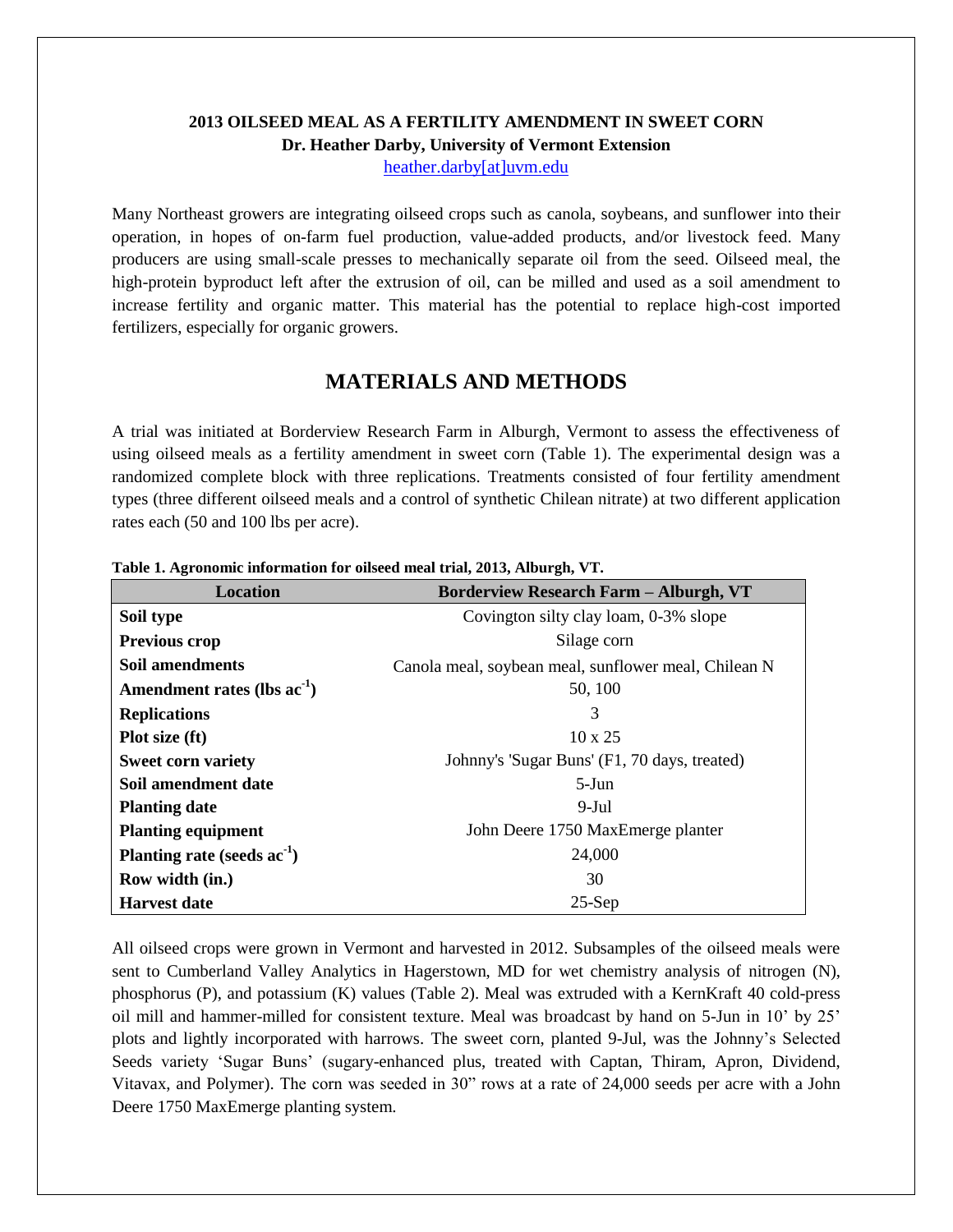| <b>Crop</b>     | Variety       | N             | P             | Κ             |  |
|-----------------|---------------|---------------|---------------|---------------|--|
|                 |               | $\frac{0}{0}$ | $\frac{0}{0}$ | $\frac{0}{0}$ |  |
| Canola          | 5535 CL       | 4.8           | 1.0           | 1.2           |  |
| Soybean         | Boyd          | 6.4           | 0.5           | 1.8           |  |
| Sunflower       | Syngenta 3480 | 3.9           | 0.7           | 1.1           |  |
| Chilean Nitrate |               | 16.0          | 0.0           | 0.0           |  |

**Table 2. Nutrient analysis of canola, soybean, and sunflower meals, and Chilean Nitrate.**

Soil samples were collected weekly through June and July, then biweekly until harvest (25-Sep). Nitrate levels were measured in the Agricultural and Environmental Testing Lab at the University of Vermont. On 14-Aug, sweet corn populations were measured. Sweet corn was picked by hand on 25-Sep, and measurements on yield, number of ears per plot, and ear length were collected. Stalk samples were sent to the University of Massachusetts for analysis of stalk nitrate levels.

Data were analyzed using mixed model analysis using the mixed procedure of SAS (SAS Institute, 1999). Replications within trials were treated as random effects, and soil amendment treatments were treated as fixed. Mean comparisons were made using the Least Significant Difference (LSD) procedure when the Ftest was considered significant ( $p<0.10$ ).

Variations in yield and quality can occur because of variations in genetics, soil, weather, and other growing conditions. Statistical analysis makes it possible to determine whether a difference among treatments is real or whether it might have occurred due to other variations in the field. At the bottom of each table a LSD value is presented for each variable (i.e. yield). Least Significant Differences (LSDs) at the 0.10 level of significance are shown, except where analyzed by pairwise comparison (t-test). Where the difference between two treatments within a column is equal to or greater than the LSD value at the bottom of the column, you can be sure that for 9 out of 10 times, there is a real difference between the two treatments. Treatments that were not significantly lower in performance than the top-performing treatment in a particular column are indicated with an asterisk. In the example below, hybrid C is significantly different from hybrid A but not from hybrid B. The difference between C and B is equal to

1.5, which is less than the LSD value of 2.0. This means that these hybrids did not differ in yield. The difference between C and A is equal to 3.0, which is greater than the LSD value of 2.0. This means that the yields of these hybrids were significantly different from one another. The asterisk indicates that hybrid B was not significantly lower than the top yielding hybrid C, indicated in bold.

| <b>Treatment</b> | Yield  |
|------------------|--------|
| A                | 6.0    |
| B                | $7.5*$ |
| ⊖                | $9.0*$ |
| LSD              | 2.0    |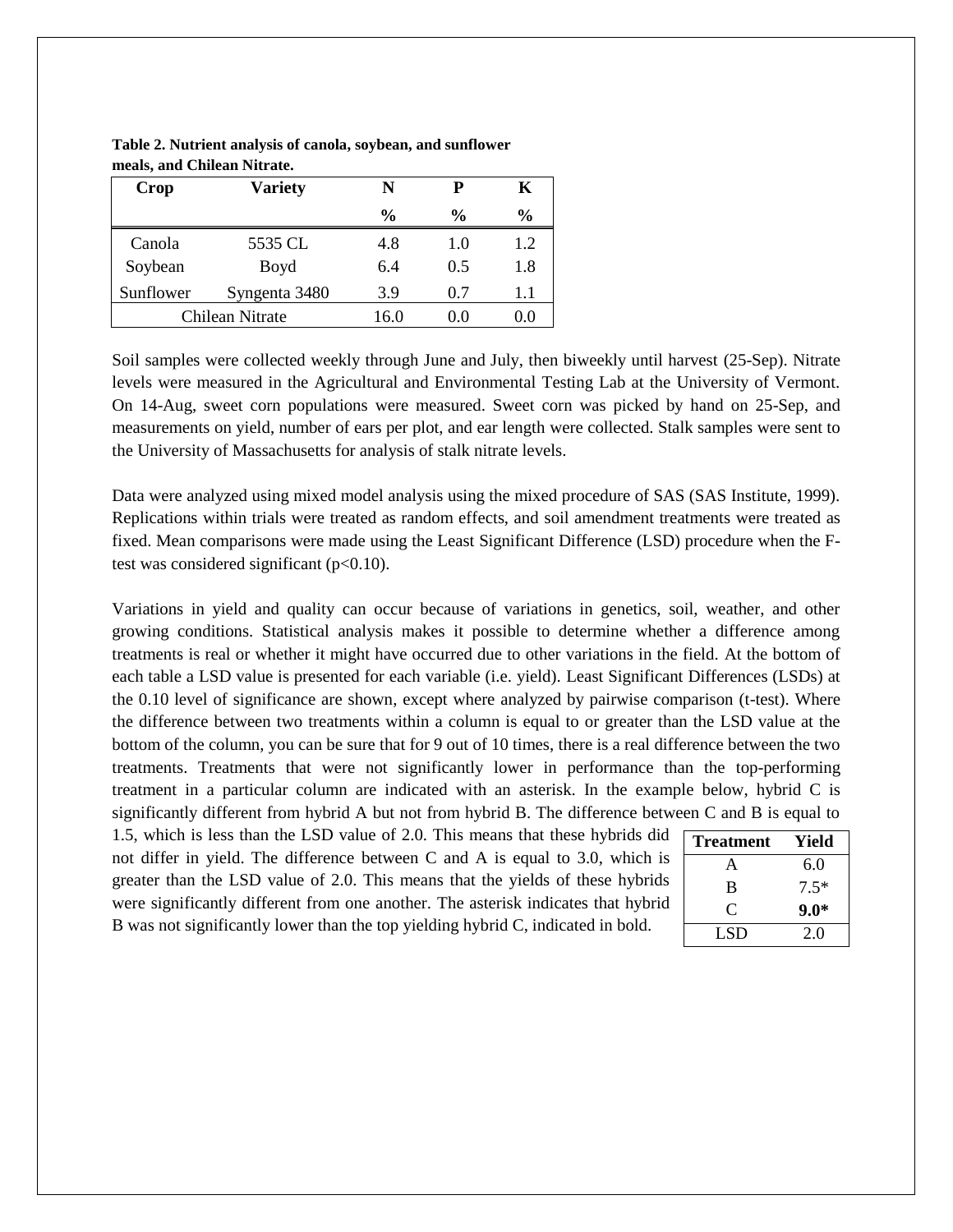#### **RESULTS**

Weather data was collected with an onsite Davis Instruments Vantage Pro2 weather station equipped with a WeatherLink data logger. Temperature, precipitation, and accumulation of Growing Degree Days (GDDs) are consolidated for the 2013 growing season (Table 3). Historical weather data are from 1981- 2010 at cooperative observation stations in Burlington, VT, approximately 45 miles from Alburgh, VT. For the most part, it was colder and wetter than average in the spring of 2013, when sweet corn was planted. In fact, the corn was planted on 6-Jun, then plowed under due to crop failure, and replanted 9- Jul. In June 2013, there were 5.54 more inches of precipitation than normal. After June, however, the summer of 2013 was drier than normal, with an average of 5.20 inches fewer than average in July, August, and September. GDDs are calculated at a base temperature of 50°F for sweet corn. Between the months of planting and harvesting, there were an accumulated 1520 GDDs for corn, 19 fewer than the 30 year average.

| 59.3    |
|---------|
| $-1.3$  |
|         |
| 2.20    |
| $-1.44$ |
|         |
| 289     |
| $-29$   |
|         |

**Table 3. Consolidated weather data and GDDs for sweet corn, Alburgh, VT, 2013.**

Based on weather data from a Davis Instruments Vantage Pro2 with WeatherLink data logger. Historical averages are for 30 years of NOAA data (1981-2010) from Burlington, VT.

\* June 2013 precipitation data based on National Weather Service data from cooperative stations in South Hero, VT.

Nitrate levels throughout the season varied significantly on most sample dates (Table 4). There was a significant difference in nitrate levels on six of the nine sampling dates. In the earliest dates (13-Jun and 3-Jul) the Chilean Nitrate at 100 lbs per acre was higher in nitrates than all other treatments. By 11-Jul, the greatest nitrate level was in soybean meal at 100 lbs per acre, though this was statistically similar to three other treatments. There was no statistically significant difference in nitrates by treatment on 18-Jul, though the greatest level was in sunflower meal applied at 100 lbs per acre. On 2-Aug, the greatest nitrate level was in soybean meal at 100 lbs per acre, though this was not statistically greater than canola meal at 50 lbs per acre. On 14-Aug, Chilean N at 100 lbs per acre had the highest level of nitrates (83.2 mg per kg) of the entire study, significantly greater than all other treatments from that date. At this time, when sweet corn would normally be side-dressed, all treatments had  $NO<sub>3</sub>$  (nitrates) levels above 30 ppm, the point at which UVM Extension Pre-Sidedress Nitrate Tests (PSNTs) would recommend no application of sidedress N. On 27-Aug, the greatest level of nitrates (in canola at 50 lbs per acre) was not statistically different than four other treatments, and nitrate levels in September did not differ significantly by soil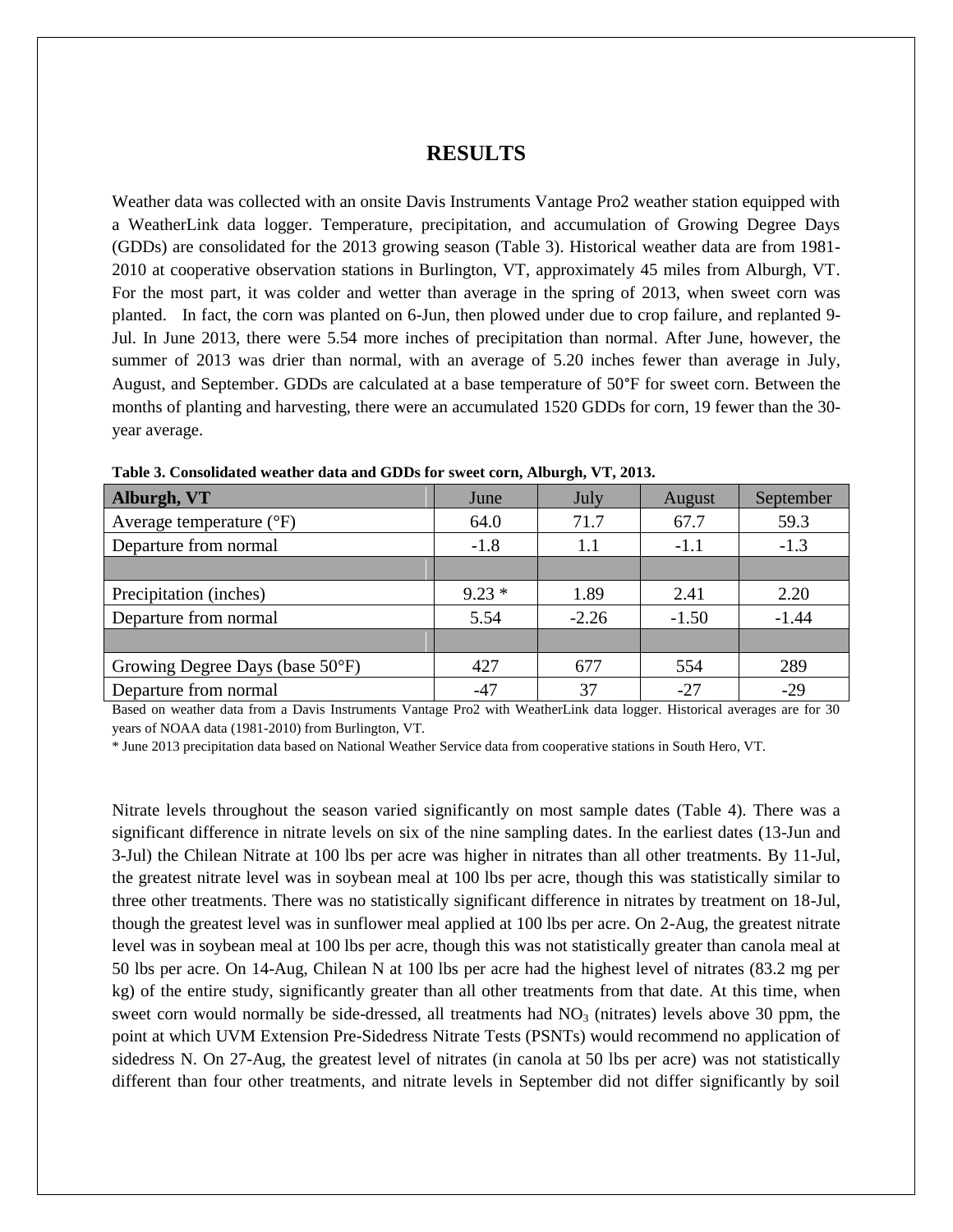amendment treatment. The average nitrate levels for the trial peaked in mid-August and then decreased and leveled out by September (Figure 1).

| Soil amendment and rate        | Nitrate $(NO3)$ levels |                 |                 |                 |                 |                 |                 |                 |                 |
|--------------------------------|------------------------|-----------------|-----------------|-----------------|-----------------|-----------------|-----------------|-----------------|-----------------|
|                                | $13-Jun$               | $3-Jul$         | $11-Jul$        | $18-Jul$        | $2-Aug$         | $14-Aug$        | $27-Aug$        | $13-Sep$        | $27-Sep$        |
|                                | $mg \, kg^{-1}$        | $mg \, kg^{-1}$ | $mg \, kg^{-1}$ | $mg \, kg^{-1}$ | $mg \, kg^{-1}$ | $mg \, kg^{-1}$ | $mg \, kg^{-1}$ | $mg \, kg^{-1}$ | $mg \, kg^{-1}$ |
| Canola, 50 lbs $ac^{-1}$       | 4.2                    | 11.2            | 19.4            | 21.4            | 53.9*           | 51.2            | 39.8*           | 11.8            | 11.9            |
| Canola, $100$ lbs $ac^{-1}$    | 3.0                    | 12.6            | $25.0*$         | 11.6            | 32.2            | 45.8            | $36.0*$         | 13.2            | 10.0            |
| Sunflower, 50 lbs $ac^{-1}$    | 3.9                    | 10.9            | 18.5            | 22.4            | 32.5            | 33.7            | 15.3            | 6.6             | 9.2             |
| Sunflower, $100$ lbs $ac^{-1}$ | 3.8                    | 13.9            | 20.7            | 31.9            | 34.4            | 31.4            | 17.7            | 8.4             | 7.6             |
| Soybean, 50 lbs $ac^{-1}$      | 5.1                    | 16.8            | $27.7*$         | 28.2            | 36.0            | 50.8            | $25.4*$         | 9.5             | 13.8            |
| Soybean, $100$ lbs $ac^{-1}$   | 5.1                    | 14.0            | $31.2*$         | 13.7            | $60.9*$         | 45.4            | 21.3            | 11.2            | 16.5            |
| Chilean N, 50 lbs $ac^{-1}$    | 10.2                   | 12.1            | 21.0            | 25.6            | 26.5            | 34.6            | 28.8*           | 8.3             | 9.3             |
| Chilean N, $100$ lbs $ac^{-1}$ | $19.1*$                | $32.0*$         | $24.6*$         | 12.4            | 40.2            | $83.2*$         | $37.2*$         | 15.8            | 17.0            |
| LSD(0.10)                      | 3.6                    | 7.9             | 6.8             | <b>NS</b>       | 19.2            | 22.9            | 15.4            | <b>NS</b>       | <b>NS</b>       |
| Trial mean                     | 6.8                    | 15.4            | 23.5            | 20.9            | 39.6            | 47.0            | 27.7            | 10.6            | 11.9            |

**Table 4. Effects of soil amendment treatments on nitrate levels, Alburgh, VT, 2013.**

Treatments in **bold** were top performers for the given variable.

 $NS$  – There was no statistical difference between treatments in a particular column (p=0.10).

\*Treatments marked with an asterisk did not perform statistically worse than the top performing treatment (p=0.10).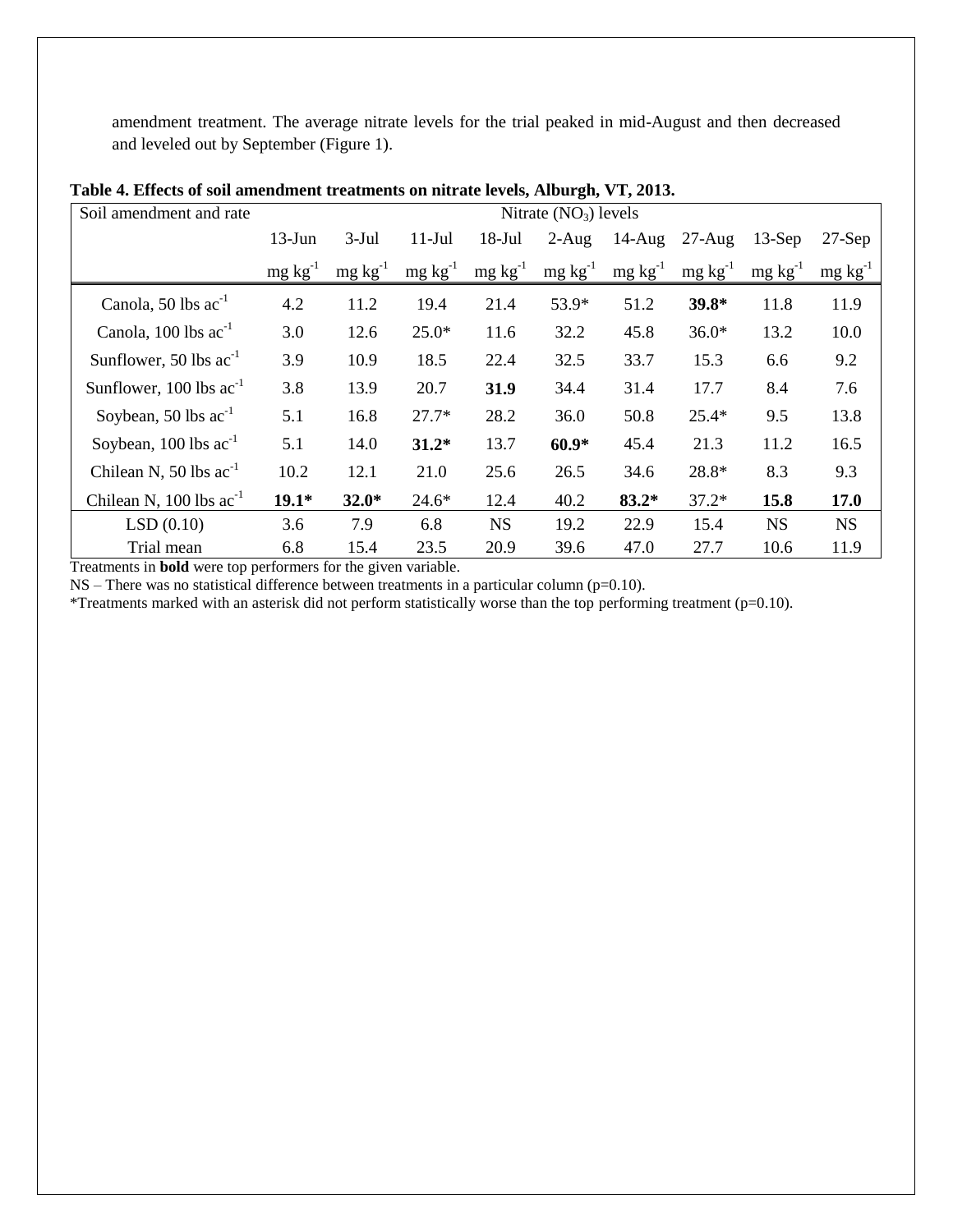

**Figure 1. Nitrate levels from 13-Jun to 27-Sep 2013, Alburgh, VT. There was a significant difference in NO<sup>3</sup> level by treatment for six out of the nine sample dates (p=0.10). The thick black line represents the trial mean.** 

There were no statistically significant impacts of soil amendment treatment on sweet corn populations, yield, or corn quality (Table 5, Figure 2). Plant populations on 14-Aug averaged 22,426 plants per acre; the greatest population was where soil had been amended with 100 lbs per acre of Chilean N, but this was not statistically significant. Sweet corn yield did not differ significantly by treatment and averaged 6978 lbs per acre. There was no significant difference in the number of ears of corn per plot, though where Chilean N was applied at 100 lbs per acre, there was the greatest number (54.3 ears per plot, or 5.43 ears per 10' row). Ear length (averaging 24.1 cm) did not vary significantly by treatment, nor did stalk nitrate levels, which averaged 1981 ppm.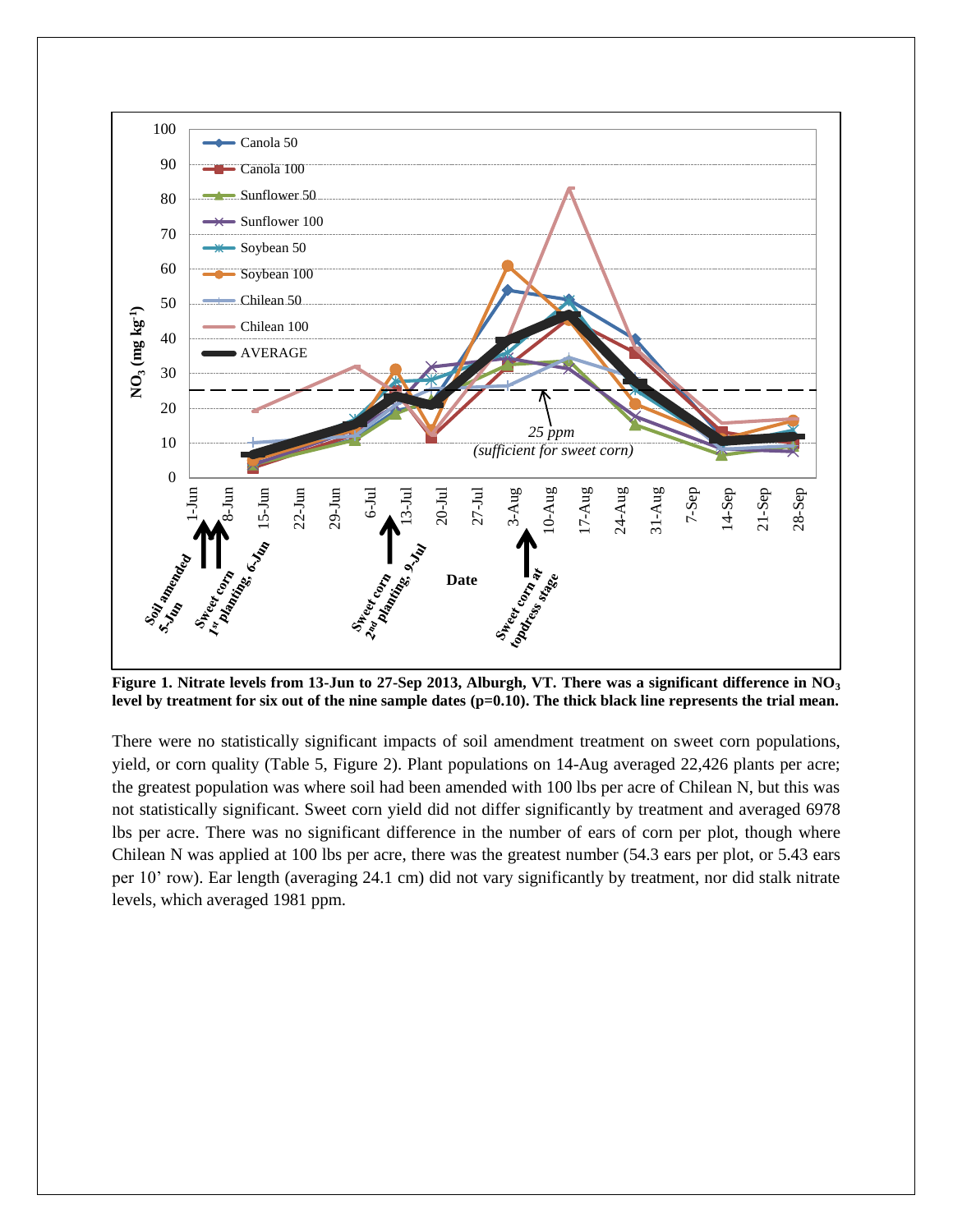| Soil amendment and rate        | 14-Aug population | Yield                         | Corn ears | Ear length | Stalk N   |
|--------------------------------|-------------------|-------------------------------|-----------|------------|-----------|
|                                | plants $ac^{-1}$  | $\text{lbs}$ ac <sup>-1</sup> | per plot  | cm         | ppm       |
| Canola, 50 lbs $ac^{-1}$       | 22942             | 7063                          | 53.3      | 23.5       | 2868      |
| Canola, $100$ lbs $ac^{-1}$    | 20676             | 6435                          | 47.7      | 25.2       | 1666      |
| Sunflower, 50 lbs $ac^{-1}$    | 23813             | 6993                          | 51.7      | 24.6       | 1604      |
| Sunflower, $100$ lbs $ac^{-1}$ | 22070             | 6435                          | 45.7      | 23.3       | 1938      |
| Soybean, 50 lbs $ac^{-1}$      | 21490             | 6110                          | 49.7      | 23.7       | 1930      |
| Soybean, $100$ lbs $ac^{-1}$   | 22070             | 7713                          | 52.3      | 25.5       | 1816      |
| Chilean N, 50 lbs $ac^{-1}$    | 22651             | 7736                          | 50.0      | 23.6       | 1596      |
| Chilean N, $100$ lbs $ac^{-1}$ | 23697             | 7341                          | 54.3      | 23.5       | 2433      |
| LSD(0.10)                      | <b>NS</b>         | <b>NS</b>                     | <b>NS</b> | <b>NS</b>  | <b>NS</b> |
| Trial mean                     | 22426             | 6978                          | 50.6      | 24.1       | 1981      |

**Table 5. Effects of soil amendments on population and yields of sweet corn, Alburgh, VT, 2013.**

Treatments in **bold** were top performers for the given variable.

 $NS$  – There was no statistical difference between treatments in a particular column (p=0.10).



**Figure 2. Sweet corn yields by soil amendment treatment. There were no statistically significant differences in yield (p=0.10).**

## **DISCUSSION**

This research trial shows that oilseed meals have the potential to be used as replacements for high-cost organic fertility inputs. Average sweet corn yields for this trial were 9583 ears per acre, or 6978 lbs of corn (about 200 bushels) per acre. This is a bit lower than national average yields for organic sweet corn (12,000 ears per acre). However, there were no statistically significant differences between oilseed meal